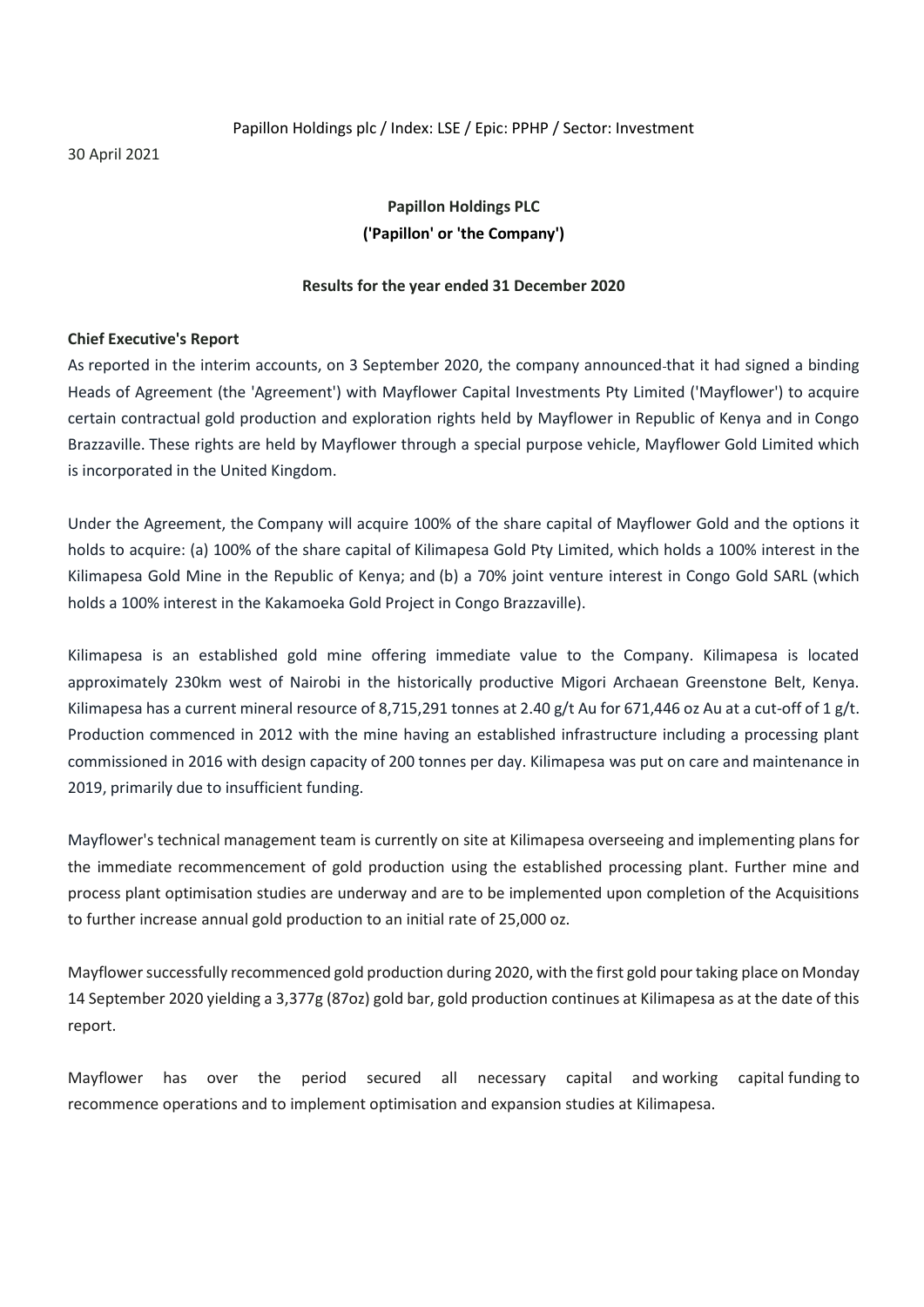No on-site activities at Kakamoeka were completed during the period. Kakamoeka includes four exploration licences covering over 3,000 square kilometres of the Mayombe Greenstone Belt located in Congo Brazzaville and provides the Company with further gold exploration and development opportunities.

Contemporaneously with re-admission, the Company will exercise its newly acquired option to acquire a 100% interest in Kilimapesa and, immediately thereafter, the Company intends to devote substantially all of its resources to the exploration and development of gold in Kilimapesa.

The Company has submitted a full prospectus to the UK Listing Authority ('UKLA'), which is close to approval and expect this to be agreed in the relatively near future in order that the placing and re-admission of the shares of the company to trading on the standard segment of the LSE may take place. The Investment is subject, inter alia, to the completion of due diligence, documentation and compliance with all regulatory requirements.

Losses have increased to £1,074,000 for the year ended 31 December 2020 (2019: £582,000) due largely to the write off of the intercompany due from Odessa Ventures Limited of £547,000 (2019: £0), a company that has been set up to hold the residuary Pace Cloud assets and which is to be spun off upon completion of the RTO with no encumbrances. Administration costs have increased to £930,000 (2019: £477,000) which includes the write off of £547,000 described above. Without this write off, administration costs have fallen from £477,000 in 2019 to £383,000 in 2020, a decrease of 20% due to the writing back of certain provisions for the aborted Pace Cloud Limited RTO. Interest costs have increased to £176,000 (2019: £122,000). The loans upon which interest has been charged are now subject to standstill arrangements and will be zero from these loans in the ensuing period. Certain creditors in the balance sheet will be converted to equity upon re-listing.

I would personally like to thank very much our shareholders again for their patience during this process and the extended time in which the shares of your company have been suspended from trading and we look forward to a successful future post the completion of our investment in the Kilimapesa Gold mine and other interests.

## **Key performance indicators**

There are no key performance indicators for this period as the Company has not completed its investment activity.

The Company operates in an uncertain environment and is subject to a number of risk factors. The Directors have carried out a robust assessment of the risks and consider the following risk factors are of particular relevant to the Company's activities, although it should be noted that this list is not exhaustive and that other risk factors no presently known or currently deemed immaterial may apply.

#### **Principal risks and uncertainties**

## **i. Business strategy**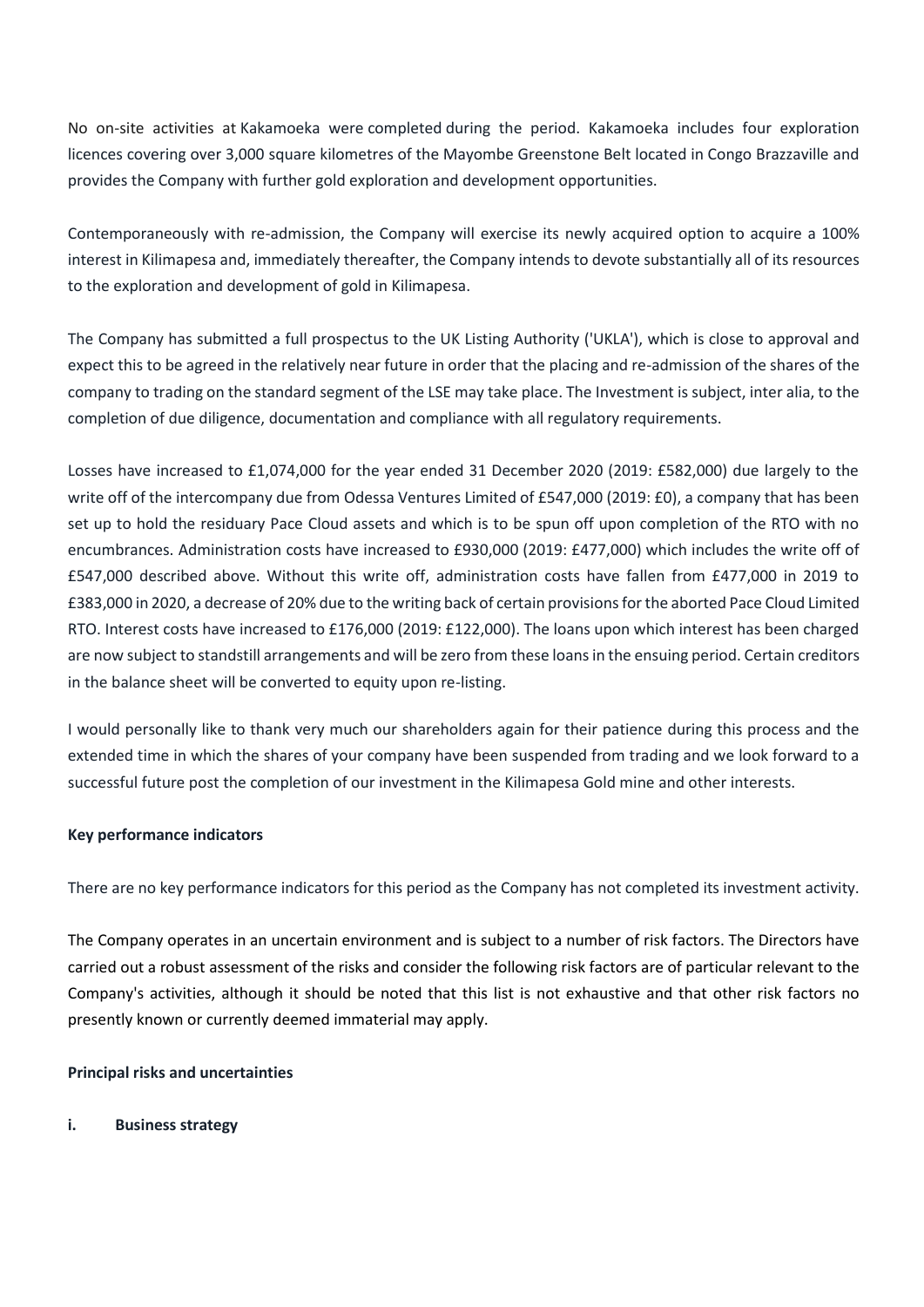The Company is a relatively new entity, with only a brief operating history, and therefore, investors have no basis on which to evaluate the Company's ability to achieve its objective of identifying, acquiring and operating one or more companies or businesses.

Whilst the company has executed a Share Purchase Agreement to acquire Mayflower Gold, the directors are unable to offer assurance that the relisting of Papillon Holdings PLC will complete and /or that we will be able to raise the necessary funds via a placing upon re-listing to enable Mayflower Gold to fulfil its short-term plans.

### **ii. Liquidity Risk**

The Directors have reviewed the working capital requirements and believe that there is sufficient working capital to fund the business and agreed to fund the shortfall if required.

#### **Environmental Responsibility**

The Company and its management believe that any matters related to environmental responsibility are not currently applicable as there are no trading activities. Nevertheless, the Company and its management acknowledge the importance of environmental responsibility and minimum compliance with local regulatory environmental requirements in the event where future trading and operational activities occur.

#### **Social, community and human rights responsibility**

The Company and its management recognise and acknowledge the responsibility under English law to promote success of the Company for the benefits of its stakeholders. The Company and its management also acknowledge and recognise the responsibility towards partners, suppliers, contractors, investors, lenders and local community in which future operational activities will take place. The Company has four employees, being the directors. At the end of the financial year there were four directors, all male.

#### **Anti-corruption and anti-bribery policy**

The Company is aware of the UK Bribery Act 2010 and any related guidelines and regulations. The Company and its management have conducted a review into its operational procedures to consider the impact of the Bribery Act 2010 and the Board has adopted anti-corruption and anti-bribery policy.

#### **Acts of God and contagious diseases**

Acts of God such as seismic activity, flooding, inclement weather and natural disasters more generally, together with outbreaks of highly contagious diseases, are beyond the control of the Group and may adversely affect the economy, infrastructure and livelihood of people in the countries in which the Group is operating or proposing to operate. The Group's business and profitability may be adversely affected should such acts of God and/or outbreaks occur and/or continue.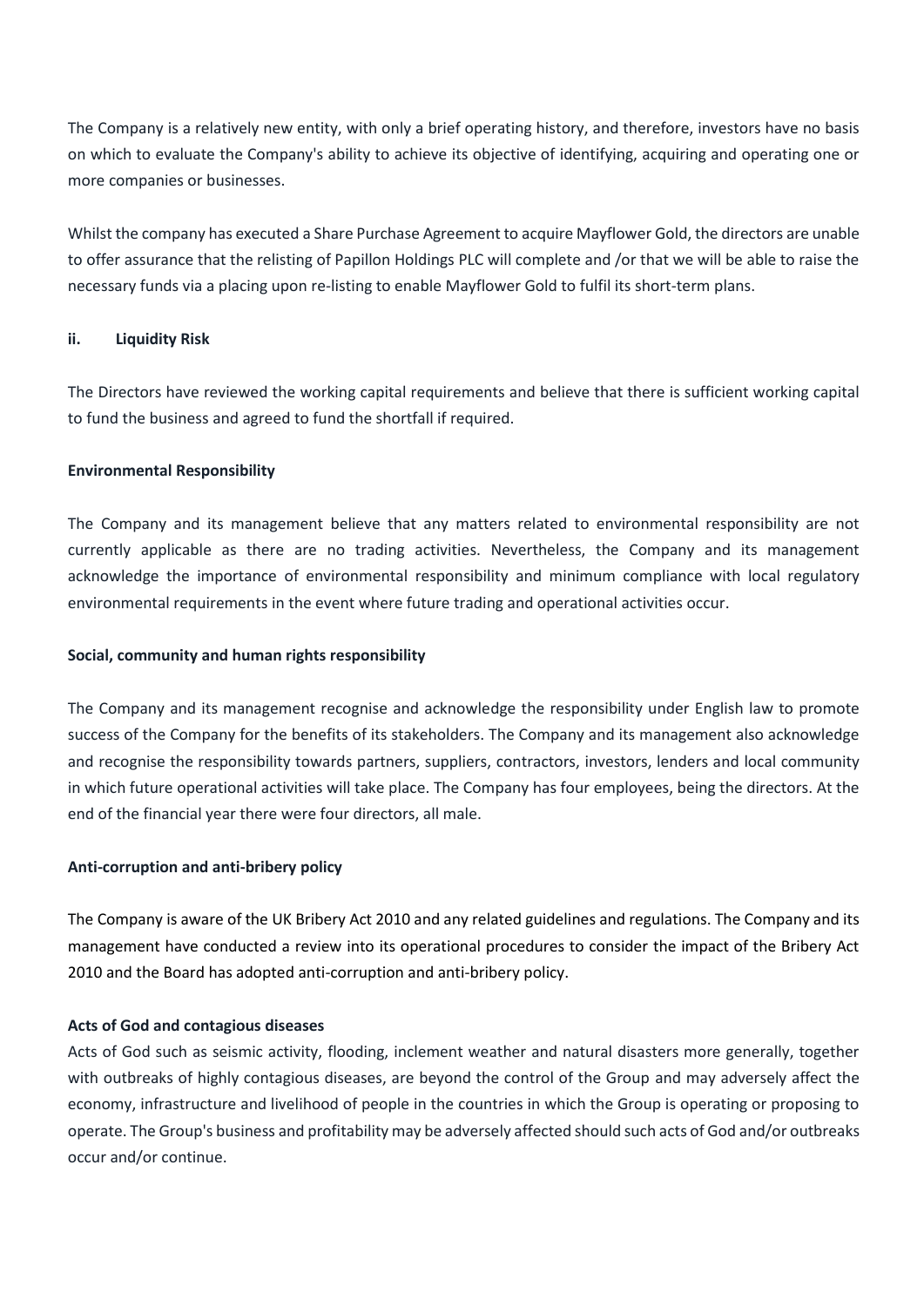With respect to the coronavirus pandemic in particular, the recent outbreak of a novel coronavirus (SARS-CoV-2) and related respiratory disease (coronavirus disease (COVID-19) ("**COVID-19**")) has begun to negatively impact economic conditions globally, including in Kenya, and there are concerns for a prolonged tightening of global financial conditions, which could result in a global recession or depression. For instance, in March 2020 the COVID-19 outbreak caused stock markets worldwide to lose significant value and impacted economic activity worldwide. The company has taken the necessary measures to mitigate the broader public health risks associated with COVID-19 to its business and employees, including through self-isolation of employees where possible in line with the recommendations of relevant health authorities,

#### **Going Concern**

As stated in note 2 to the financial statements, the Directors James Longley and Charles Tatnall, have offered letters of support confirming that they will provide such additional working capital as necessary to enable the Company to meet all of its debts as and when they fall due for a period of at least twelve months from the date of approval of the financial statements. This support is not considered relevant once the Company completes the planned acquisition of Mayflower. On this basis the Directors are satisfied that the Company has sufficient resources to continue in operation for the foreseeable future, a period of not less than 12 months from the date of this report. Accordingly, they continue to adopt the going concern basis in preparing the financial statements.

### **Section 172 Statement**

The Directors acknowledge their duty under s.172 of the Companies Act 2006 and consider that they have, both individually and together, acted in the way that, in good faith, would be most likely to promote the success of the Company for the benefit of its members as a whole. In doing so, they have had regard (amongst other matters) to:

- **•**  $\Box$  The likely consequences of any decision in the long term: The Company's long-term strategic objectives, including progress made during the year and principal risks to these objectives, are shown on above.
- •□□□the interests of the Company's employees: Our employees are fundamental to us achieving our long-term strategic objectives.
- •□□□the need to foster the Company's business relationships with suppliers, customer and others A consideration of our relationship with wider stakeholders and their impact on our long-term strategic objectives is also disclosed above.
- • $\Box$  $\Box$ The impact of the Company's operations on the community and the environment The Group operates honestly and transparently. We consider the impact on the environment on our day-to-day operations and how we can minimise this.
- • $□□□$ the desirability of the Company maintaining a reputation for high standards of business conduct Our intention is to behave in a responsible manner, operating within the high standard of business conduct and good corporate governance.
- •□□□the need to act fairly as between members of the Company: Our intention is to behave responsibly towards our shareholders and treat them fairly and equally, so that they too may benefit from the successful delivery of our strategic objectives.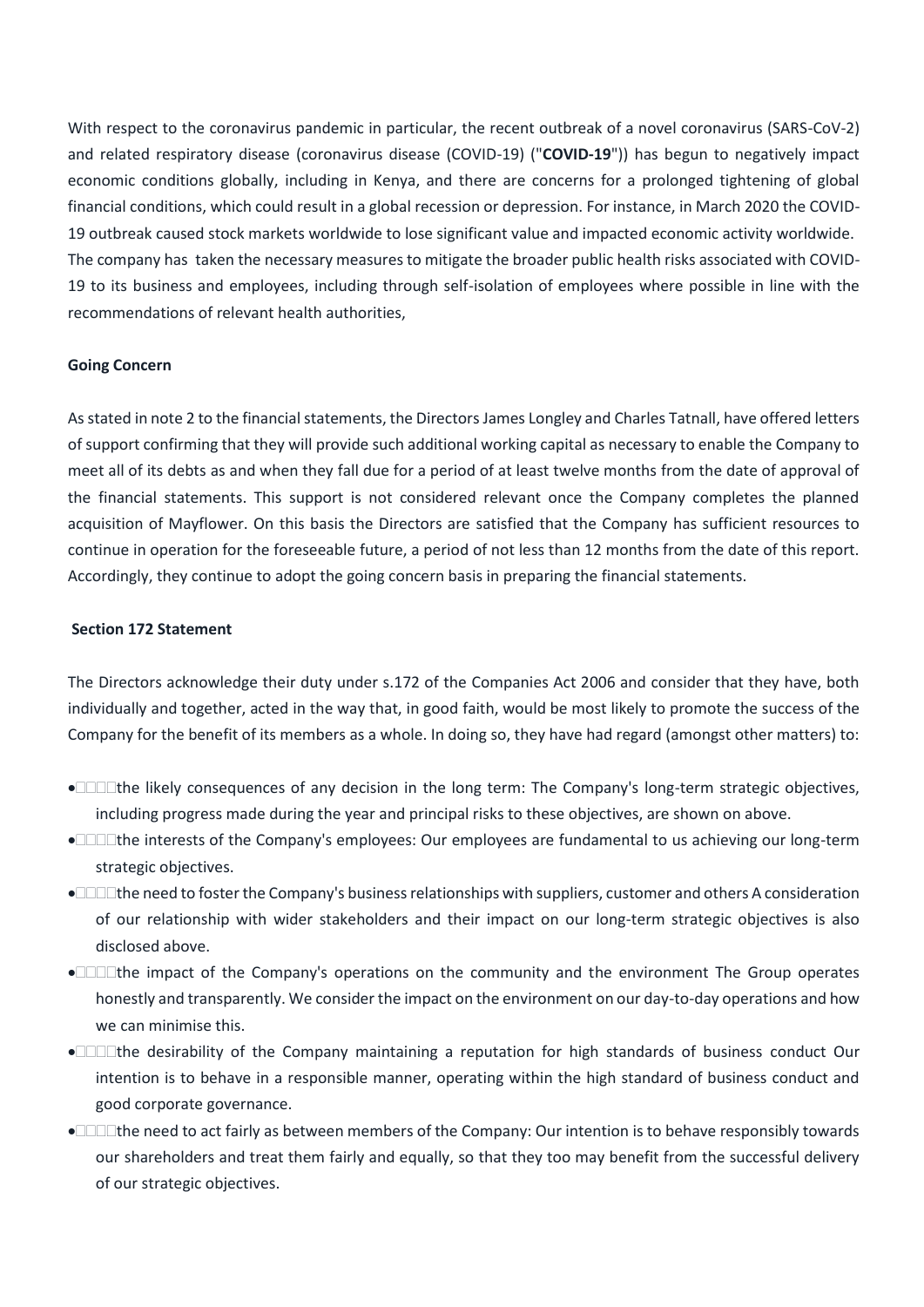The Strategic Report forms part of the Company's annual accounts and reports. The full set of accounts can be found at the registered office as stated in the Company information or in the London Stock Exchange website.

The Auditor's Report on the annual accounts was unqualified and states that the Strategic Report and Director's Report are consistent with the financial statements. This report can be found in pages 15-19.

James Longley Director 30 April 2021

\_\_\_\_\_\_\_\_\_\_\_\_\_\_\_\_\_\_

#### **STATEMENT OF COMPREHENSIVE INCOME FOR THE YEAR ENDED 31 DECEMBER 2020**

|                              |              | <b>Year ended</b><br>31 December<br>2020 | Year ended<br>31 December<br>2019 |
|------------------------------|--------------|------------------------------------------|-----------------------------------|
|                              |              | £'000                                    | £'000                             |
|                              | <b>Notes</b> |                                          |                                   |
| <b>Continuing operations</b> |              |                                          |                                   |

| Listing costs           | 5 | (68)    | (33)  |
|-------------------------|---|---------|-------|
| Administrative expenses | 5 | (862)   | (443) |
| Finance costs           |   | (176)   | (122) |
| Interest income         |   | 32      | 16    |
|                         |   |         |       |
| Loss before taxation    |   | (1,074) | (582) |
| Taxation                | 7 |         |       |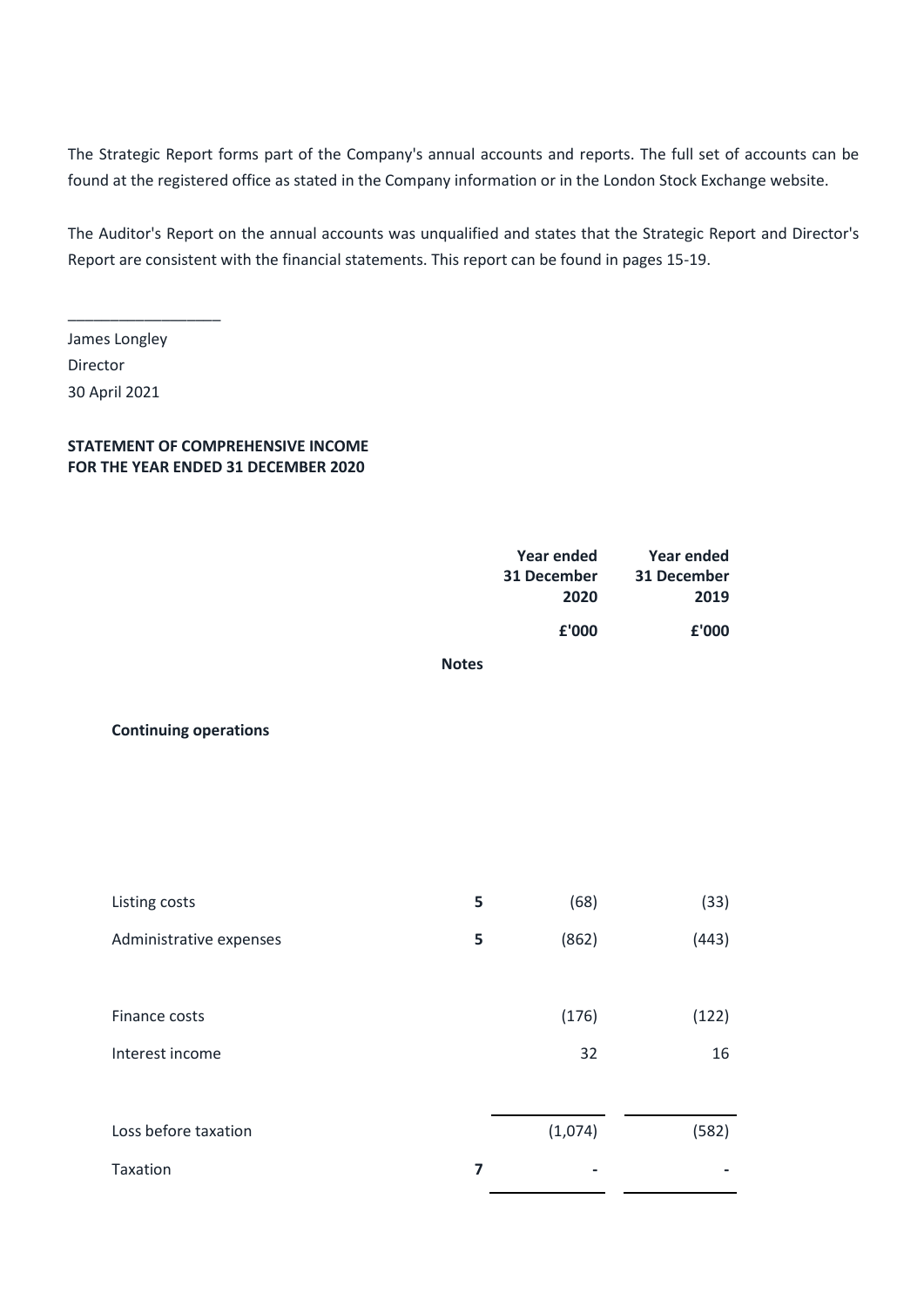| Loss and comprehensive loss for the<br>period | (1,074) |          | (582)    |  |
|-----------------------------------------------|---------|----------|----------|--|
|                                               |         |          |          |  |
| Basic and diluted loss per share              | 8       | (0.811p) | (0.440p) |  |

The notes on pages 24 to 34 form part of these financial statements.

#### **STATEMENT OF FINANCIAL POSITION AS AT 31 DECEMBER 2020**

|                           |              |                   | As at 31 December |
|---------------------------|--------------|-------------------|-------------------|
|                           |              | 2020              | 2019              |
|                           | <b>Notes</b> | £'000             | £'000             |
| <b>Assets</b>             |              |                   |                   |
|                           |              |                   |                   |
| <b>Current assets</b>     |              |                   |                   |
| Other receivables         | 10           | 12                | 23                |
| Cash and cash equivalents | 12           | $\qquad \qquad -$ |                   |
|                           |              |                   |                   |
|                           |              |                   |                   |
| Non-current asset         |              |                   |                   |
| Other receivables         | 11           |                   | 457               |
|                           |              |                   |                   |
| <b>Total Assets</b>       |              | 12                | 480               |
|                           |              |                   |                   |

# **Equity and liabilities**

**Current liabilities**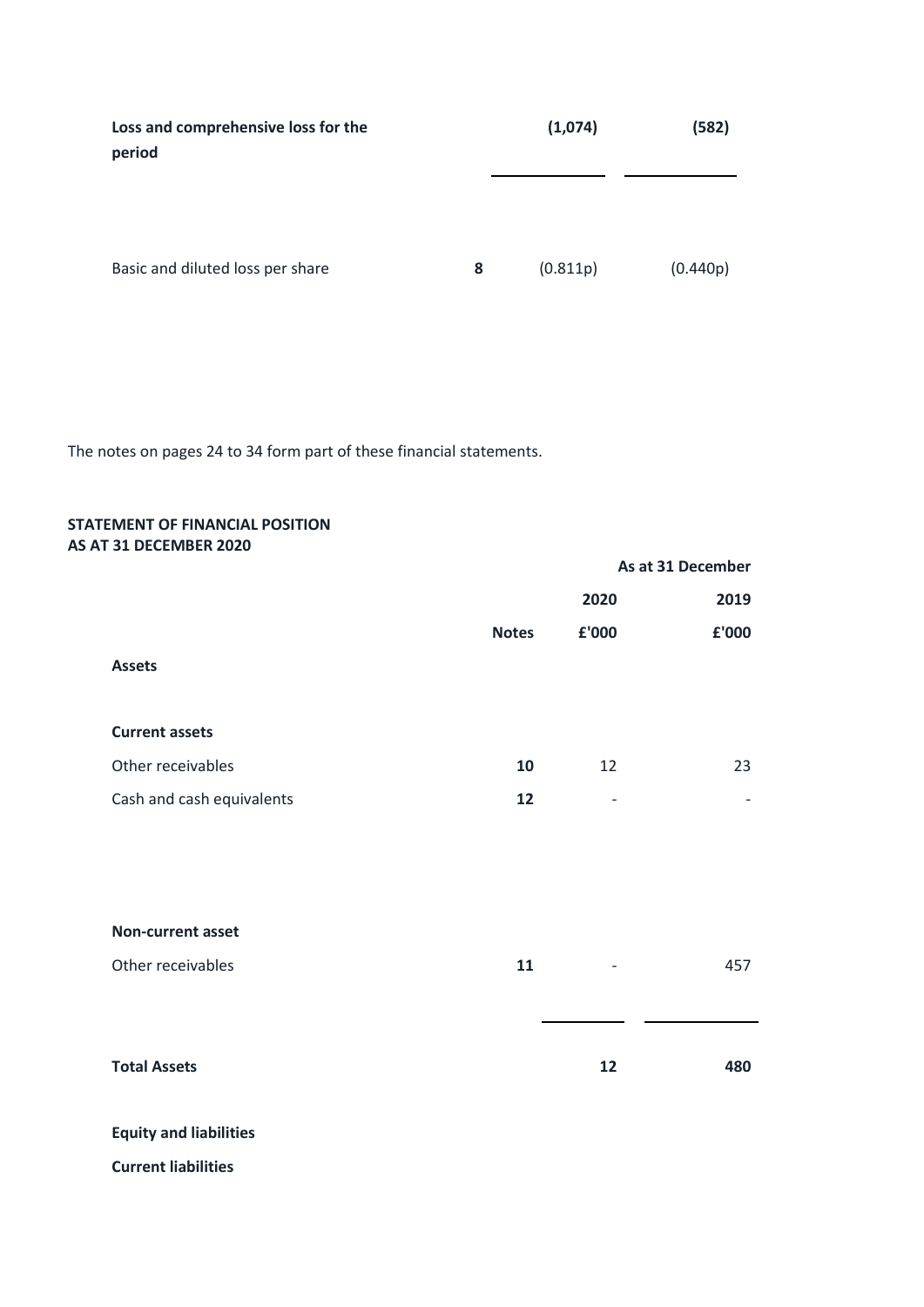| Trade and other payables                                | 13 | 1,423    | 789      |
|---------------------------------------------------------|----|----------|----------|
| Convertible loan notes                                  | 14 | 450      | 478      |
|                                                         |    |          |          |
| <b>Total Liabilities</b>                                |    | 1,873    | 1,267    |
|                                                         |    |          |          |
| Equity attributable to equity holders of the<br>company |    |          |          |
|                                                         |    |          |          |
| Share Capital - Ordinary shares                         | 15 | 132      | 132      |
| Share Premium account                                   | 15 | 602      | 602      |
| Loan Notes Equity Reserve                               | 14 |          | 22       |
| <b>Accumulated Deficit</b>                              | 16 | (2, 595) | (1, 543) |
|                                                         |    |          |          |
|                                                         |    |          |          |
| <b>Total Equity</b>                                     |    | (1,861)  | (787)    |
| <b>Total Equity and liabilities</b>                     |    | 12       | 480      |

The notes on pages 24 to 34 form part of these financial statements.

Approved by the Board and authorised for issue on 30 April 2021

James Longley Director Company Registration No. 09829720

**STATEMENT OF CASH FLOWS FOR THE YEAR ENDED 31 DECEMBER 2020**

> **31 December**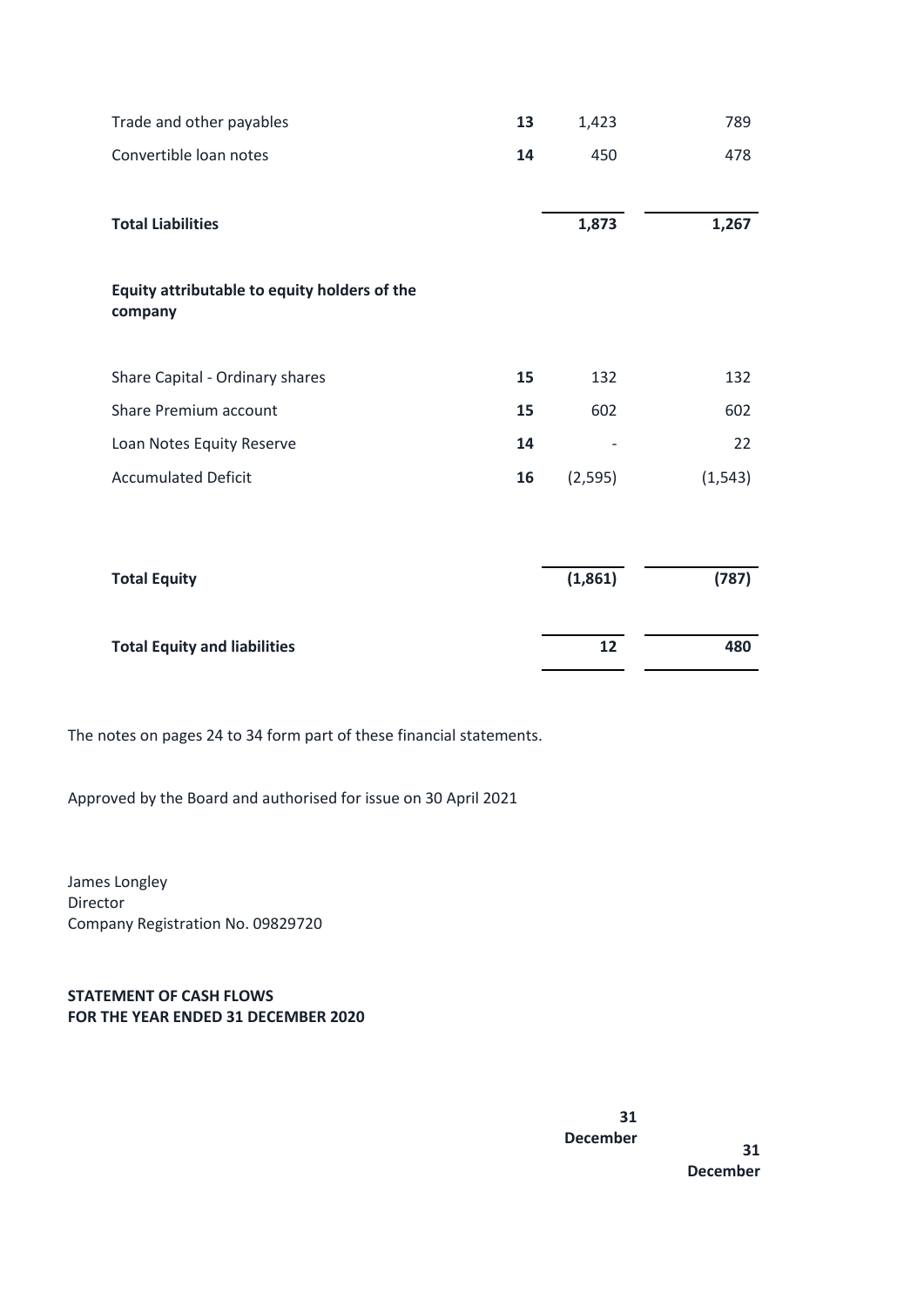|                                                             |              | 2020    | 2019  |
|-------------------------------------------------------------|--------------|---------|-------|
|                                                             | <b>Notes</b> |         |       |
|                                                             |              | £'000   | £'000 |
| <b>Cash flows from operating activities</b>                 |              |         |       |
| <b>Operating loss</b>                                       |              | (1,074) | (582) |
| Add interest payable                                        |              | 176     | 122   |
| Less interest receivable                                    |              | (32)    | (16)  |
| (Increase)/decrease in receivables                          |              | 468     | (311) |
| Increase/(decrease) in payables                             |              | 631     | 562   |
| Cash flow from operating activities                         |              | 169     | (225) |
|                                                             |              |         |       |
| <b>Cash flows from investing activities</b>                 |              |         |       |
| Interest received                                           |              | 32      | 16    |
| Interest paid                                               |              | (176)   | (122) |
| Net cash flows from investment activities                   |              | (144)   | (106) |
| <b>Cash flows from financing activities</b>                 |              |         |       |
| 10% Convertible Loan Notes cash receipts                    | 14           |         | 300   |
| 10% Convertible Loan Notes cash repayments                  |              | (25)    |       |
| Net cash from/(used in) financing activities                |              | (25)    | 300   |
| Net increase/decrease in cash and cash equivalents          |              |         | (31)  |
| Cash and cash equivalents at the beginning of the<br>period |              |         | 31    |
| Cash and cash equivalents at end of period                  |              |         |       |
| Represented by: Bank balances and cash                      |              |         |       |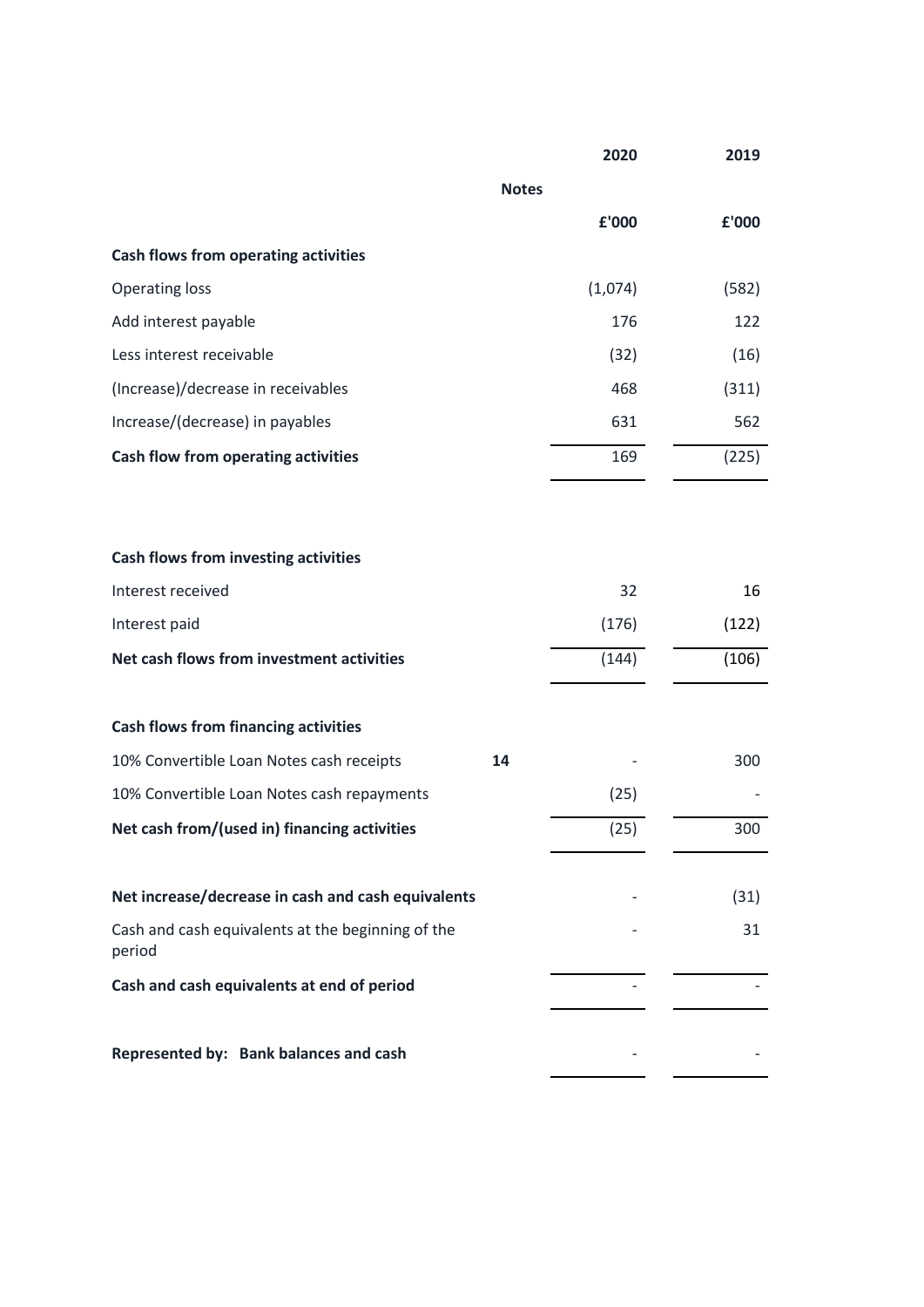The notes on pages 24 to 34 form part of these financial statements.

## **STATEMENT OF CHANGES IN EQUITY FOR THE YEAR ENDED 31 DECEMBER 2020**

|                                                                 | <b>Notes</b> | <b>Share</b><br>capital | <b>Share</b><br>premium | Loan<br><b>Note</b><br><b>Equity</b><br>reserve | <b>Accumulated</b><br>deficit | <b>Total</b><br>equity |
|-----------------------------------------------------------------|--------------|-------------------------|-------------------------|-------------------------------------------------|-------------------------------|------------------------|
|                                                                 |              | £'000                   | £'000                   |                                                 | £'000                         | £'000                  |
| As at 31 December<br>2018                                       |              | 132                     | 602                     | 6                                               | (961)                         | (221)                  |
| Equity element of the<br>issue of 10%<br>convertible loan notes |              |                         |                         | 16                                              |                               | 16                     |
| Loss for the year                                               |              |                         |                         |                                                 | (582)                         | (582)                  |
| As at 31 December<br>2019                                       |              | 132                     | 602                     | 22                                              | (1, 543)                      | (787)                  |
| Equity element of the<br>issue of 10%<br>convertible loan notes |              |                         |                         | (22)                                            | 22                            |                        |
| Comprehensive Loss<br>for the year                              |              |                         |                         |                                                 | (1,074)                       | (1,074)                |
| As at 31 December<br>2020                                       |              | 132                     | 602                     |                                                 | (2, 595)                      | (1,861)                |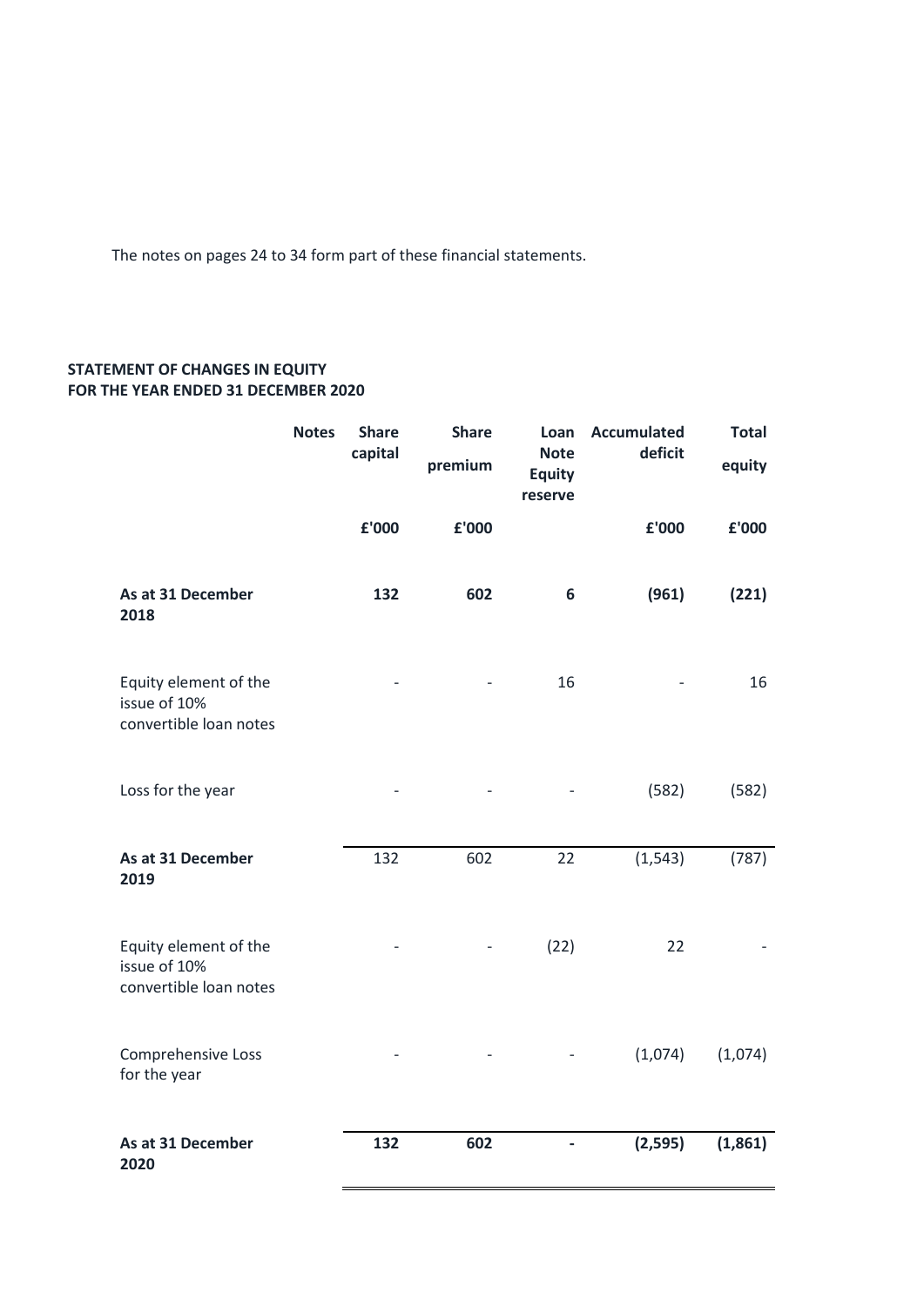Share capital is the amount subscribed for shares at nominal value.

Share premium represents amounts subscribed for share capital in excess of nominal value.

Loan note equity reserve represent the equity portion of the convertible loan notes held as at the period end. More information can be found in Note 14.

Accumulated deficit represent the cumulative loss of the company attributable to equity shareholders.

The notes on pages 24 to 34 form part of these financial statements.

#### **\*\* ENDS \*\***

For further information visit [http://papillonholdingsplc.com](http://papillonholdingsplc.com/) or contact the following:

| <b>Charles Tatnall</b> | Papillon Holdings plc info@papillonholdings.com        |
|------------------------|--------------------------------------------------------|
| Isabel de Salis        | St Brides Partners Limited info@stbridespartners.co.uk |

### **NOTES TO THE FINANCIAL STATEMENTS FOR THE YEAR ENDED 31 DECEMBER 2020**

#### **1 General information**

Papillon Holdings Plc ('the company') is an investment company incorporated in the United Kingdom. The address of the registered office is disclosed on the company information page at the front of the annual report. The Company was incorporated and registered in England and Wales on 19 October 2015 as a private limited company and re-registered on 24 June 2016 as a public limited company when listed on London Stock Exchange.

#### **2 Accounting policies**

#### **2.1 Basis of Accounting**

This financial information has been prepared in accordance with International Financial Reporting Standards (IFRS), including IFRIC interpretations issued by the International Accounting Standards Board (IASB) as adopted by the European Union and with those parts of the Companies Act 2006 applicable to companies reporting under IFRS. The financial statements have been prepared under the historical cost convention. The principal accounting policies adopted are set out below.

These policies have been consistently applied.

The preparation of financial statements in conformity with IFRS requires the use of certain critical accounting estimates. It also requires management to exercise its judgement in the process of applying the Company's accounting policies. The areas involving a higher degree of judgment or complexity, or areas where assumptions and estimates are significant to the financial statements are disclosed in Note 3. The preparation of financial statements in conformity with IFRSs requires management to make judgments, estimates and assumptions that affect the application of accounting policies and reported amounts of assets, liabilities, income and expenses. Although these estimates are based on management's experience and knowledge of current events and actions, actual results may ultimately differ from these estimates.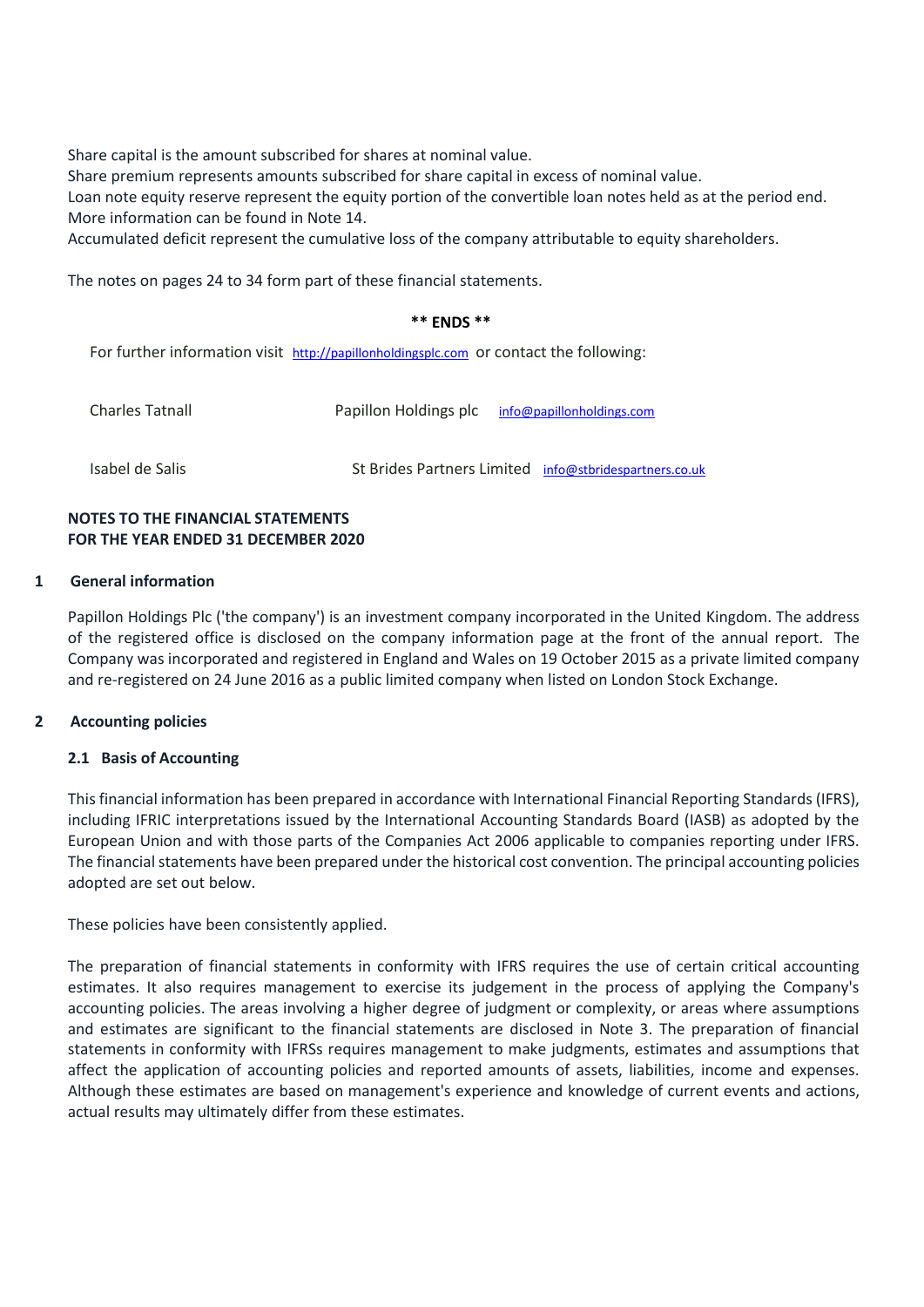The estimates and underlying assumptions are reviewed on an on-going basis. Revisions to accounting estimates are recognised in the period in which the estimates are revised if the revision affects only that period or in the period of the revision and future periods if the revision affects both current and future periods.

#### **a) Going concern**

These financial statements have been prepared on the assumption that the Company is a going concern. When assessing the foreseeable future, the Directors have looked at a period of at least twelve months from the date of approval of this report and the working capital requirements of the Company.

After making enquiries, the Directors firmly believe that, together with their support, the Company has adequate resources to continue in operational existence for the foreseeable future. Accordingly, they continue to adopt the going concern basis in preparing the financial statements. The Reverse take-over by Mayflower Gold with regard to the ultimate acquisition of the Kilimapesa gold mine in Kenya and other gold interests have been taken into account for going concern purposes and substantial funds have been and intend to be raised to fund this acquisition and its ongoing operations. The working capital statements have been reviewed as disclosed in the prospectus together with other financial information supplied by the management and directors of Mayflower

### **b) Standards, interpretations and amendments to published standards**

There are no IFRSs or IFRIC interpretations that are effective for the first time for the financial year beginning that would be expected to have a material impact on the Company. The new IFRSs adopted during the year are as follows:

●**INCOLORIGE IFRS 16 - Leases (amendments)** 

IFRS 3 - Employee Benefits (amendment)

The following new standards, amendments to standards and interpretations have been issued, but are not effective for the financial period beginning 1 September 2019 and have not been early adopted. The Directors anticipate that the adoption of these standard and the interpretations in future periods will have no material impact on the financial statements of the Company.

The new standards include:

| IFRS 16       | Leases (amendment) <sup>1</sup>                                       |
|---------------|-----------------------------------------------------------------------|
| IFRS 17       | Insurance Contracts <sup>3</sup>                                      |
| <b>IAS 16</b> | Property, plant and equipment (amendment) <sup>2</sup>                |
| <b>IAS 37</b> | Provisions, Contingent Liabilities and Contingent Assets (amendment)2 |

1 Effective for annual periods beginning on or after 1 January 2021

2 Effective for annual periods beginning on or after 1 January 2022

2 Effective for annual periods beginning on or after 1 January 2023

## **2.2 Financial assets and liabilities**

The Company classifies its financial assets at fair value through profit or loss or as loans and receivables and classifies its financial liabilities and other financial liabilities. Management determines the classification of it's investments at initial recognition, A financial asset or liability is measured initially at fair value. At inception transaction costs that are directly attributable to the acquisition or issue, for an item not at fair value through profit or loss, is added to the fair value of the financial asset and deducted from the fair value of the financial liabilities.

#### **Loans and receivables**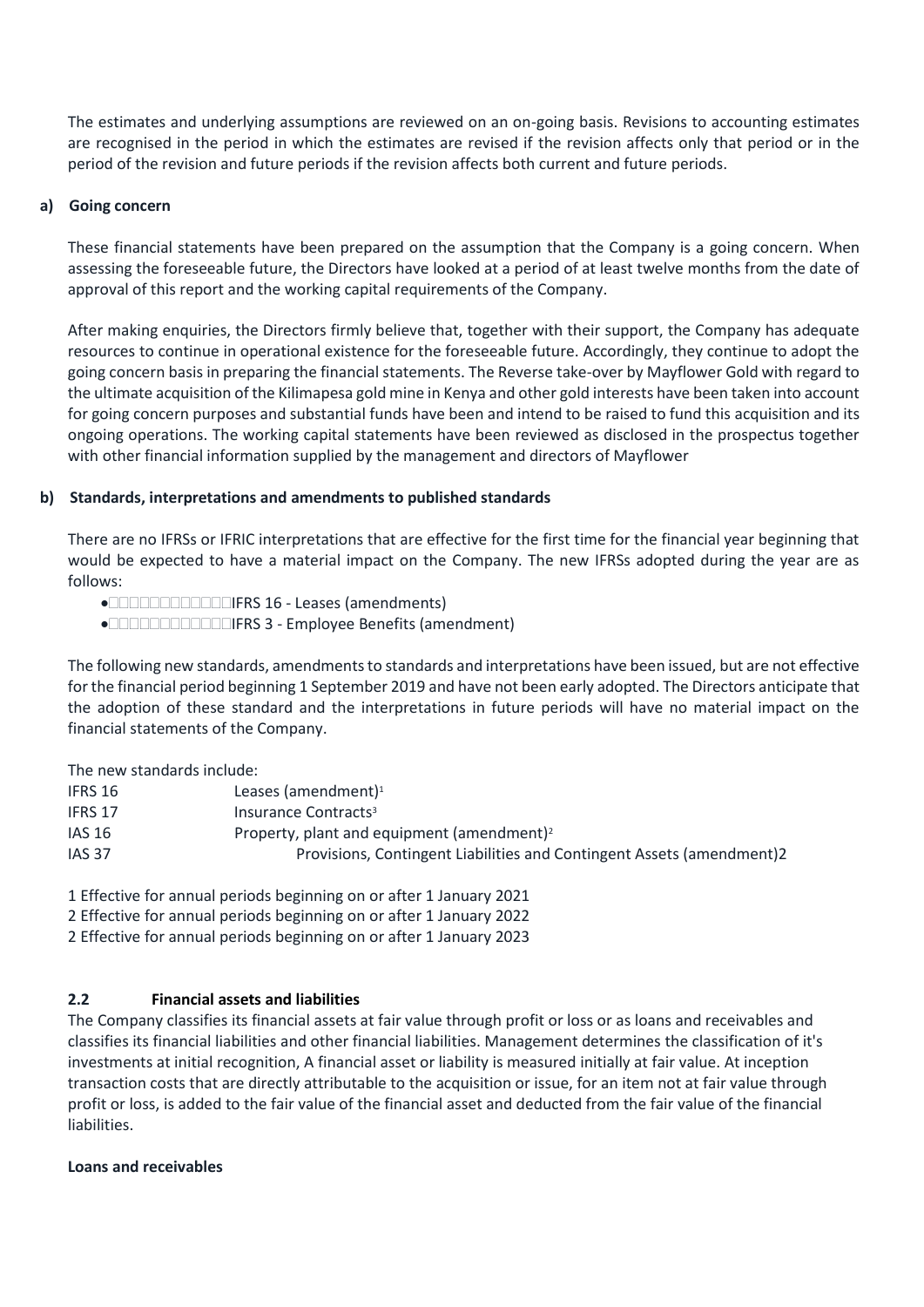Loans and receivables are non-derivative financial assets with fixed or determined payments that are not quoted on an active market. They arise when the Company provides money, goods or services directly to a debtor with no intention of trading the receivable. Loans are recognised when funds are advanced to the recipient. Loan sand receivables are carried at amortised cost using the effective interest method (see below).

#### **Other financial liabilities**

Are non-derivative financial liabilities with fixed or determined payments. Other financial liabilities are recognised when cash is received from a depositor. Other financial liabilities are carried at amortised cost using the effective interest method. The fair value of the other liabilities repayable on demand is assumed to be the amount payable on demand at the statement of financial position date.

### **Derecognition**

Financial assets are derecognised when the rights to receive cash flows from the financial assets have expired or where the Company has transferred substantially all the risks and rewards of ownership. In transactions in which the Company neither retains nor transfers substantially all the risks and rewards of ownership of a financial asset and retains control over the asset, the Company continues to recognise the asset to the extent of it's continuing involvement, determined by the extent to which it is exposed to changes in the value of the transferred asset. There have not been any instances where assets have only been partly derecognised. The Company derecognises a financial liability when it's contractual obligations are discharged, cancelled or expired.

#### **Amortised cost measurement**

The amortised cost of a financial asset or financial liability is the amount at which the financial asset or liability is measured at initial recognition, minus principal payments, plus or minus the cumulative amortisation using the effective interest method of any differences between the initial amount recognised and maturity amount, minus any reduction to impairment.

#### **Fair value measurement**

Fair value is the amount for which an asset could be exchanged, or a liability settled, between knowledgeable, willing parties in an arm's length transaction on the measurement date. The fair value of assets and liabilities in active markets are based on current bid and offer prices respectively. If the market is not active the Company establishes fair value by using other financial liabilities appropriate valuation techniques. These include the use of recent arm's length transactions, reference to other instruments that are substantially the same for which market observable prices exist, net of present value and discounted cash flow analysis.

#### **Cash and cash equivalents**

Cash and cash equivalents comprise cash at bank and in hand, and other short-term highly liquid investments with original maturities of three months or less.

## **2.3 Share capital**

Ordinary shares are classified as equity.

Incremental costs directly attributable to the issue of new ordinary shares or options are shown in equity as a deduction, net of tax, from the proceeds.

#### **2.4 Taxation**

Income tax expense represents the sum of the tax currently payable and deferred tax.

There is no tax payable as the Company has made a taxable loss for the year. Taxable loss differs from net loss as reported in the statement of comprehensive income because it excludes items of income and expense that are taxable or deductible in other years, and it further excludes items that are never taxable or deductible. The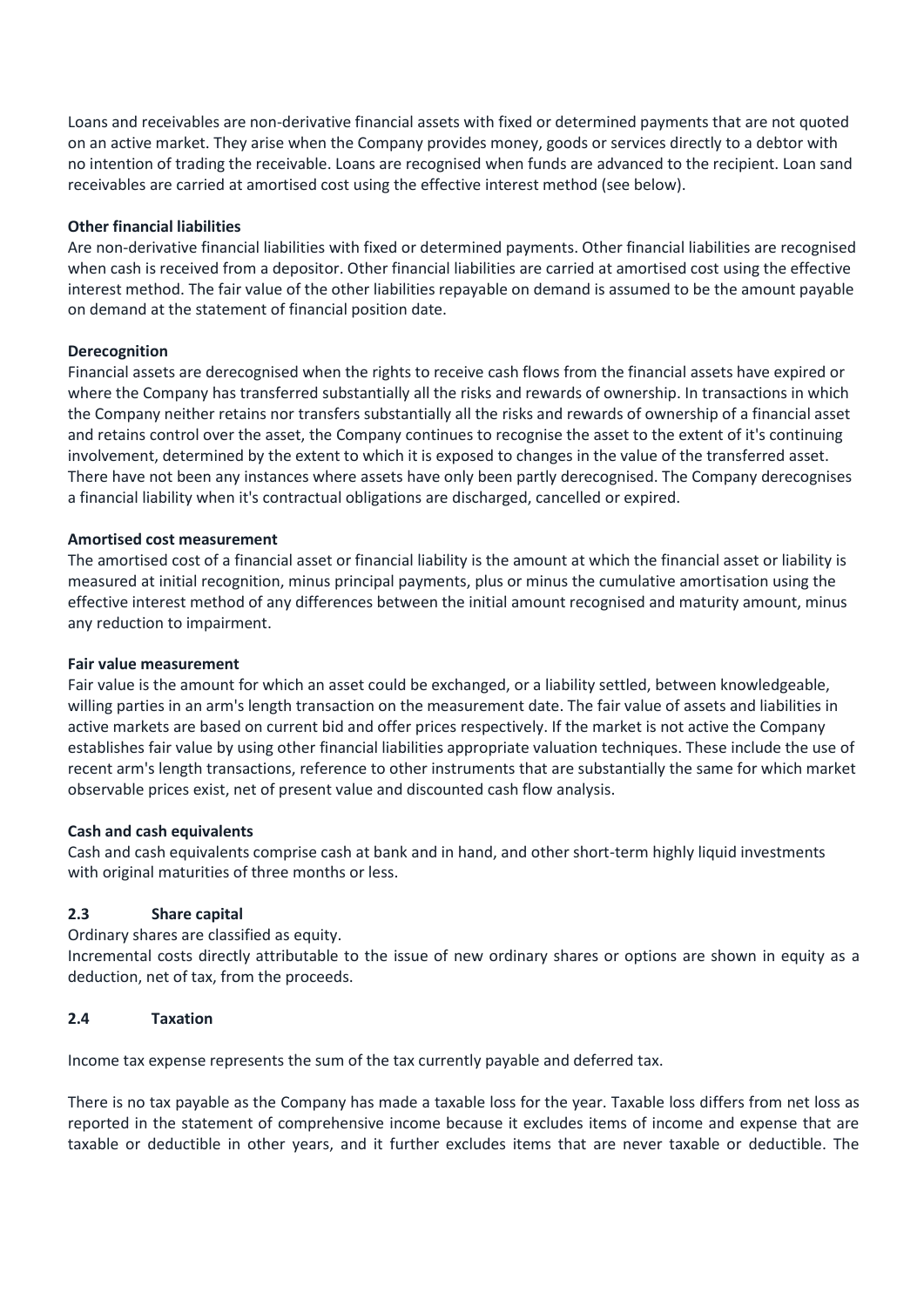Company's liability for current tax is calculated using tax rates that have been enacted or substantively enacted by the end of the reporting period.

Deferred tax is recognised on temporary differences between the carrying amount of assets and liabilities in the consolidated financial statements and the corresponding tax bases used in the computation of taxable profit or loss. Deferred tax liabilities are generally recognised for all taxable temporary differences.

Deferred tax assets are generally recognised for all deductible temporary differences to the extent that it is probable that taxable profits will be available against which those deductible temporary differences can be utilised. Such deferred tax assets and liabilities are not recognised if the temporary differences arise from goodwill or from the initial recognition (other than in a business combination) of other assets and liabilities in a transaction that affects neither the taxable profit nor the accounting profit.

Deferred tax liabilities are recognised for taxable temporary differences associated with investments in subsidiaries, except where the Company is able to control the reversal of the temporary difference and it is probable that the temporary difference will not reverse in the foreseeable future. Deferred tax assets arising from deductible temporary differences associated with such investments are only recognised to the extent that it is probable that there will be sufficient taxable profits against which to utilise the benefits of the temporary differences and they are expected to reverse in the foreseeable future.

The carrying amount of deferred tax assets is reviewed at the end of each reporting period and reduced to the extent that it is no longer probable that sufficient taxable profits will be available to allow all or part of the asset to be recovered.

Deferred tax assets and liabilities are measured at the tax rates that are expected to apply in the period in which the liability is settled or the asset realised. The measurement of deferred tax assets and liabilities reflects the tax consequences that would follow from the manner in which the Company expects, at the end of the reporting period, to recover or settle the carrying amount of its assets and liabilities.

Current or deferred tax for the year is recognised in profit or loss, except when it relates to items that are recognised in other comprehensive income or directly in equity, in which case the current and deferred tax is also recognised in other comprehensive income or directly in equity respectively.

## **2.5 Investments held for sale**

Investments are considered Held for sale (HFS) if there is intention and means to sell the investment off within a 12 month period from that date of the accounts. These investments are valued at recoverable amounts, and any impairment being recognised in the profit and loss.

## **2.6 Segmental reporting**

Operating segments are reported in a manner consistent with the internal reporting provided to the chief operating decision-maker. The chief operating decision-maker, who is responsible for allocating resources and assessing performance of the operating segments, has been identified as the steering committee that makes strategic decisions. In the opinion of the director, the Company has one class of business, being that of an investment company. The Company's primary reporting format is determined by the geographical segment according to the location of its establishments. There is currently only one geographic reporting segment, which is the UK. All costs are derived from the single segment.

## **3 Critical accounting estimates and judgments**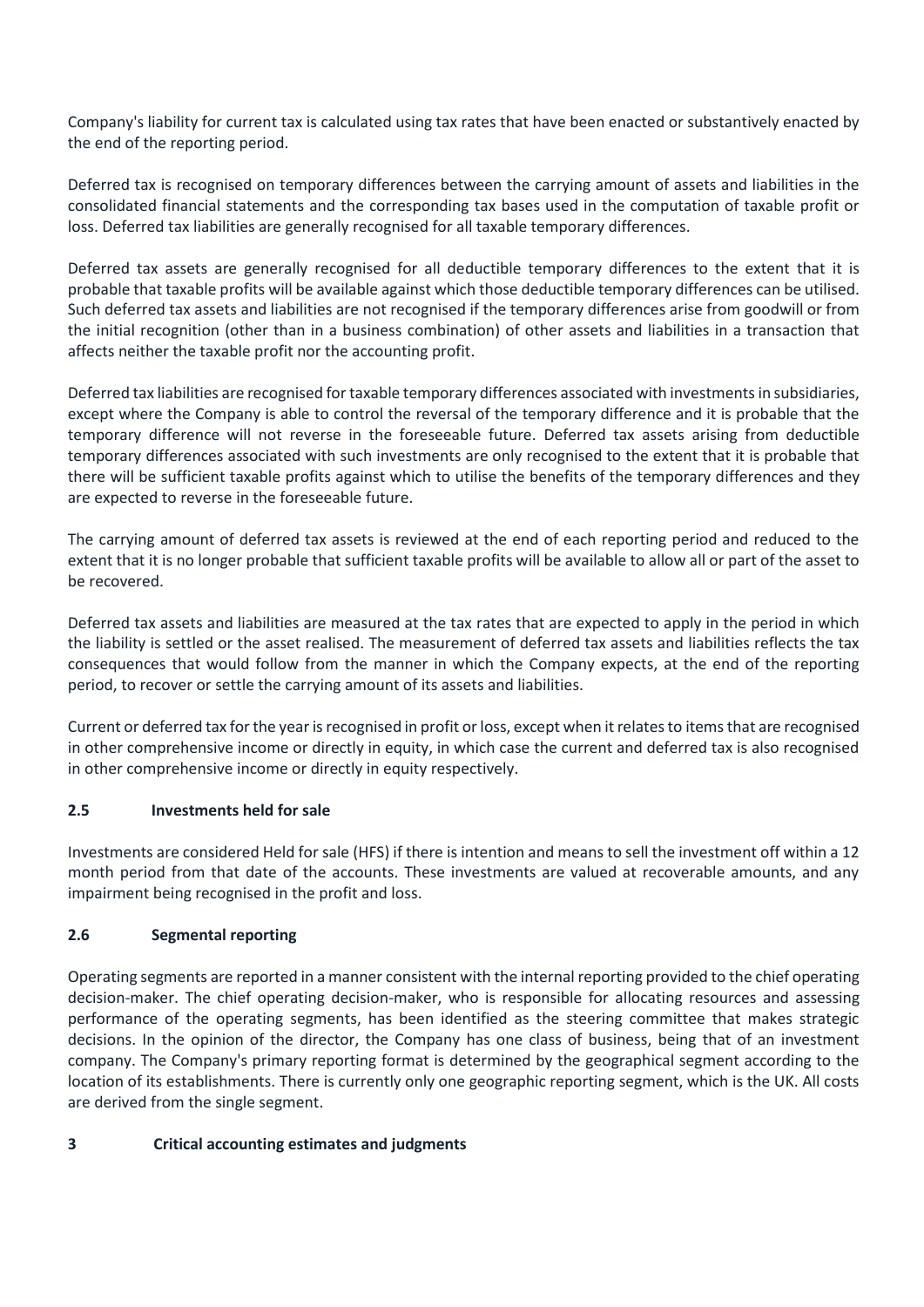The Company makes certain judgements and estimates which affect the reported amount of assets and liabilities. Critical judgements and the assumptions used in calculating estimates are continually evaluated and are based on historical experience and other factors, including expectations of future events that are believed to be reasonable under the circumstances.

Impairment of receivables - The company's management reviews receivables on a regular basis to determine if any provision for impairment is necessary. The policy for the impairment of receivables of the company is based on, where appropriate, the evaluation of collectability and ageing analysis of the receivables and on management's judgement. A considerable amount of judgement is required in assessing the ultimate realisation of these outstanding amounts, including the current creditworthiness and the past collection history of each debtor. If the financial conditions of debtors of the company were to deteriorate, resulting in an impairment of their ability to make payments, provision for impairment may be required.

In the process of applying the Company's accounting policies, which are described above, the Directors do not believe that they have had to make any assumptions or judgements that would have a material effect on the amounts recognised in the financial information.

## **4 Financial risk management**

The Company's activities may expose it to some financial risks. The Company's overall risk management programme focuses on the unpredictability of financial markets and seeks to minimise potential adverse effects on the Company's financial performance.

a) Liquidity risk

Liquidity risk is the risk that Company will encounter difficulty in meeting obligations associated with financial liabilities. The responsibility for liquidity risks management rest with the Board of Directors, which has established appropriate liquidity risk management framework for the management of the Company's short term and long-term funding risks management requirements. During the period under review, the Company has not utilised any borrowing facilities. The Company manages liquidity risks by maintaining adequate reserves by continuously monitoring forecast and actual cash flows, and by matching the maturity profiles of financial assets and liabilities.

b) Capital risk

The Company takes great care to protect its capital investments. Significant due diligence is undertaken prior to making any investment. The investment is closely monitored.

c) Credit risk

The Company has provided loans to companies. The Company assesses the creditworthiness, prior to providing the loans to limit the risk of default.

## **Financial Risk Management Financial instruments by category**

|                                  | 31 December 2020         | 31 December              |
|----------------------------------|--------------------------|--------------------------|
|                                  |                          | 2019                     |
|                                  | £'000                    | £'000                    |
| Other receivables                | 12                       | 457                      |
| Prepayments and Accrued interest | $\overline{\phantom{0}}$ | 23                       |
| Cash and cash equivalents        | $\overline{\phantom{0}}$ | $\overline{\phantom{0}}$ |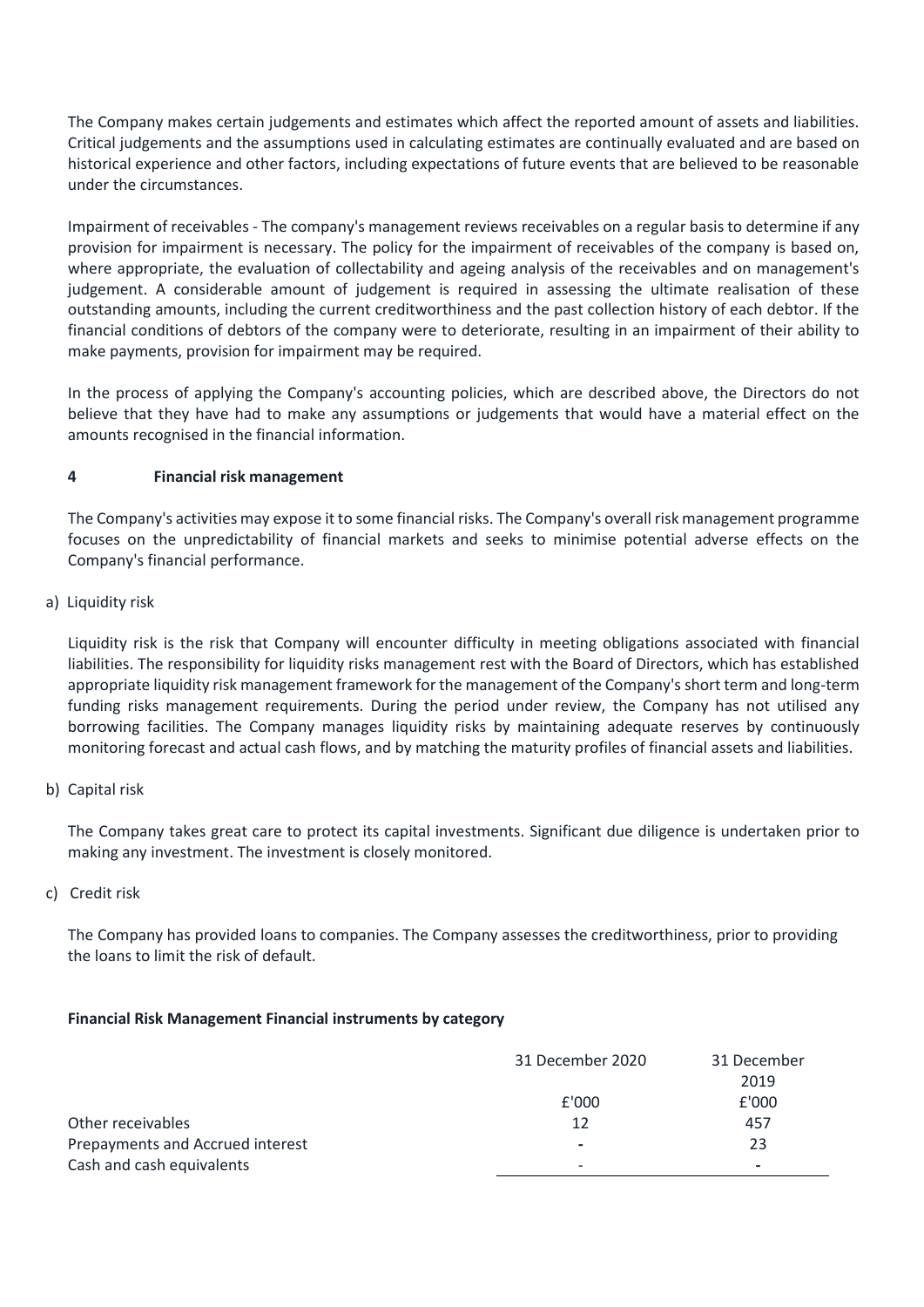| Total current financial assets |  | 480 |
|--------------------------------|--|-----|
|--------------------------------|--|-----|

|                                                               | 31 December 2020    | 31 December   |
|---------------------------------------------------------------|---------------------|---------------|
|                                                               | £'000               | 2019<br>£'000 |
| Trade and other payables                                      | 1,423               | 789           |
| Convertible Loan notes<br>Total current financial liabilities | <u>450</u><br>1,873 | 478<br>1,267  |

Fair value hierarchy - All the financial assets and financial liabilities recognised in the financial statements which are short-term in nature are shown at the carrying value which also approximates the fair values of those financial instruments. Therefore, no separate disclosure for fair value hierarchy is required.

The Company's activities expose it to a variety of financial risks, mainly credit risk and liquidity risk.

**Market risk** - Market risk is defined as the risk that the fair value of future cash flows of a financial instrument will fluctuate because of changes in market prices. Company's market risks arise from open positions in (a) interest bearing assets and liabilities, and (b) foreign currencies; to the extent that these are exposed to general and specific market movements (see details below).

- (i) Interest rate risk The Company's interest-bearing assets assets and liabilities have fixed interest rates and so changes in market interest rates do not have any significant direct effect on its income. All loans to the company are now subject to standstill arrangements and no further interest is being accrued.
- (ii) Currency risk The Company is exposed to movement in foreign currency exchange rates arising from normal trading transactions that are denominated in currencies other than the respective functional currencies of the entity, primarily with respect to GBP. The Company does not have a policy to hedge its exposure to foreign currency exchange risk as the Company has both revenue and exposures denominated in GBP such that the net exposure is declining as the Company moves towards being naturally hedged.
- (iii) Credit risk Risk that a counterparty will default on its contractual obligations resulting in financial loss to the Company. Credit risk arises from cash balances (including bank deposits, cash and cash equivalents) and credit exposures to trade receivables. The Company's maximum exposure to credit risk is represented by the carrying value of cash and cash equivalents and trade receivables.
- (iv) Liquidity risk Trade and other payables are monitored as part of normal management routine.

Borrowings and other liabilities mature according to the following schedule:

|                          | 2020  | 2019  |
|--------------------------|-------|-------|
| Within 1 year            | £'000 | £'000 |
| Trade and other payables | 1.423 | 789   |
| Convertible Loan notes   | 450   | 478   |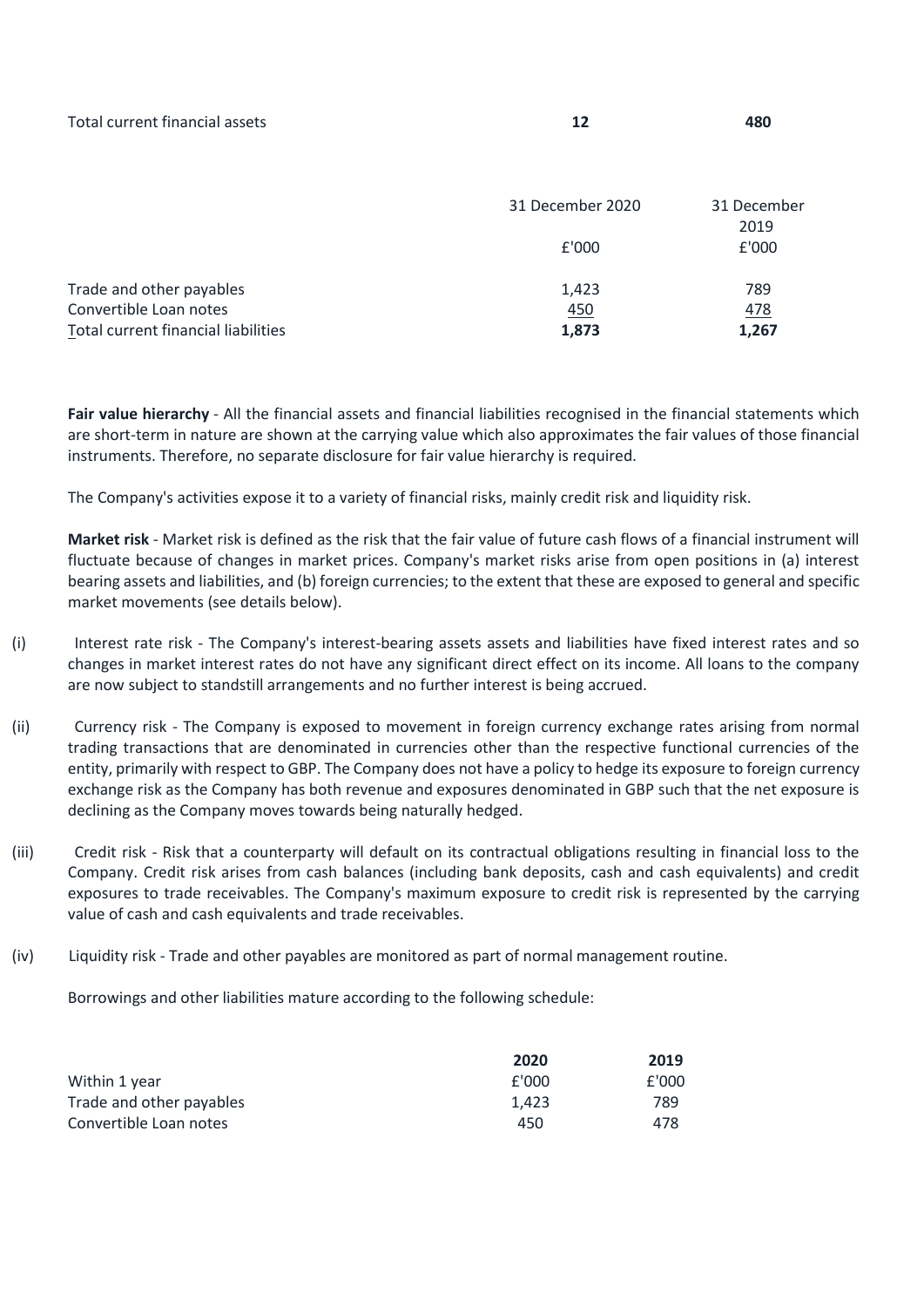| 5 | Operating loss, expenses by nature and personnel |                         |                |
|---|--------------------------------------------------|-------------------------|----------------|
|   |                                                  | Year to 31              | Year to 31     |
|   | <b>December</b><br>2020                          | <b>December</b><br>2019 |                |
|   |                                                  | £'000                   | ${\bf f}$ '000 |
|   | Operating loss is stated after charging:         |                         |                |
|   | <b>Directors Remuneration</b>                    |                         |                |
|   | Consulting fees, including directors             | 265                     | 272            |
|   | Bad debt provision                               | 547                     |                |
|   | Premises                                         |                         | 18             |
|   | Legal and professional fees                      | 5                       | 111            |
|   | Listing costs                                    | 68                      | 33             |
|   | Audit fees                                       | 18                      | 10             |
|   | Non-audit fees                                   | 17                      | 10             |
|   | Other administrative expenses                    | 10                      | 34             |
|   | <b>Total administrative expenses</b>             | 930                     | 487            |
|   |                                                  |                         |                |

Non - audit fees relate to fees of £14,000 plus VAT payable to the auditors for acting a reporting accountant for the planned reverse takeover of Pace Cloud.

The bad debt provision is with regard to the write off of the loan to Odessa Ventures which is being spun out at the conclusion of the reverse take-over. It has been agreed that no liabilities will accrue to Odessa Ventures which has as its sole asset the Pace Cloud Limited interests.

#### **6 Personnel**

The average monthly number of employees during the period was four, being the directors.

There were no benefits, emoluments or remuneration payable during the period for key management personnel including the four directors other than the information disclosed in note 21.

### **7 Taxation**

|                   | Year ended<br>31 December<br>2020<br>£'000 | Year to<br>31 December<br>2019<br>£'000 |
|-------------------|--------------------------------------------|-----------------------------------------|
| Total current tax | $\overline{\phantom{a}}$                   | $\overline{\phantom{a}}$                |

**Factors affecting the tax charge for the period**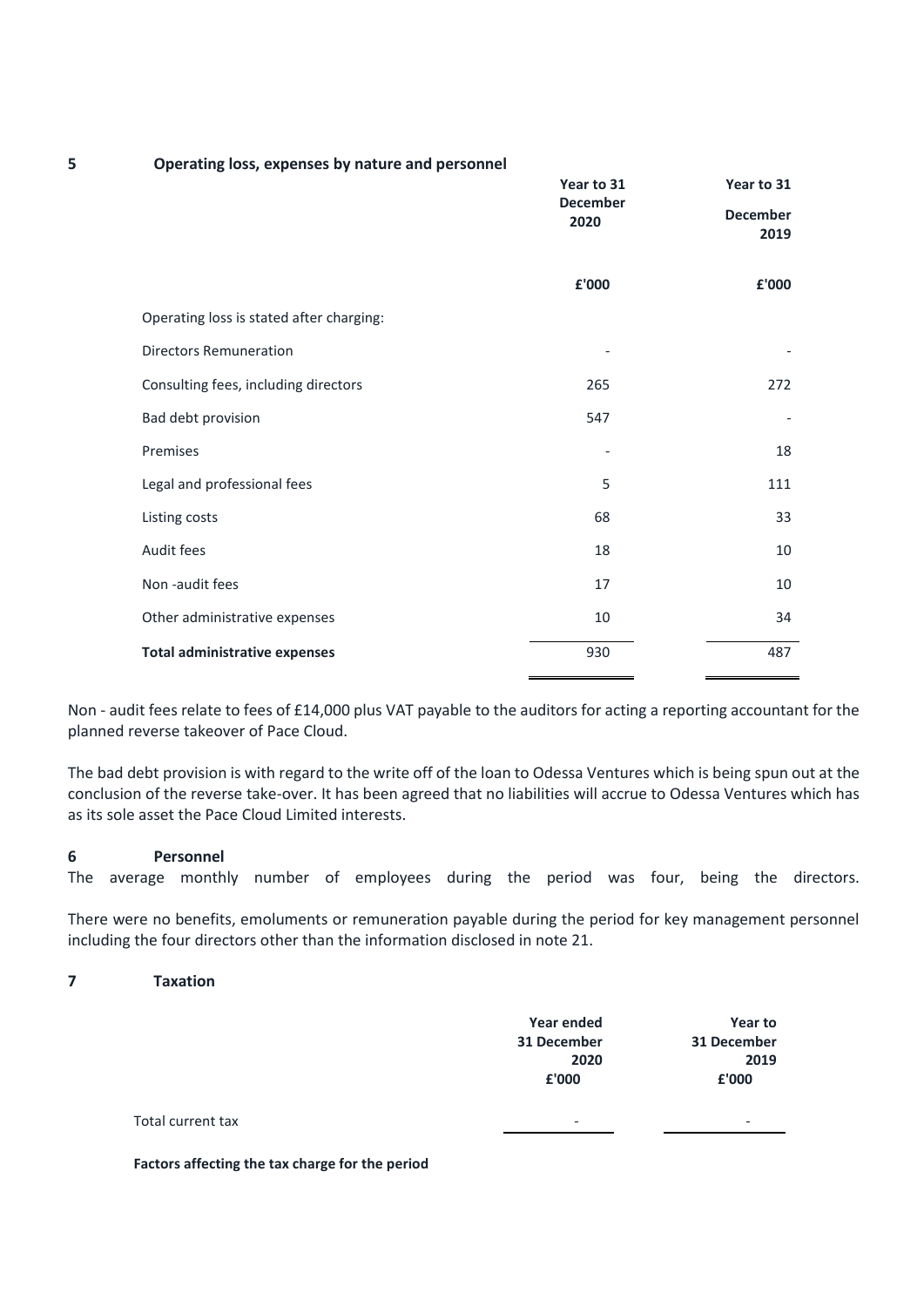| Loss on ordinary activities before taxation                                                                            | (1,074) | (582) |
|------------------------------------------------------------------------------------------------------------------------|---------|-------|
| Loss on ordinary activities before taxation multiplied<br>by standard rate of UK corporation tax of 19% (2019:<br>19%) | (204)   | (110) |
| Effects of:                                                                                                            |         |       |
| Non-deductible expenses                                                                                                | 103     | 46    |
| Tax losses carried forward                                                                                             | 101     | 64    |
| Current tax charge for the period                                                                                      |         |       |

No liability to UK corporation tax arose on ordinary activities for the current period.

The company has estimated tax losses of £1,375,000 (2019: 848,000) available for carry forward against future trading profits.

The tax losses have resulted in a deferred tax asset of approximately £261,000 (2019: £161,000) which has not been recognised in the financial statements due to the uncertainty of the recoverability of the amount.

#### **8 Earnings per share**

|                                                                                                                                                                                       | Year to 31<br><b>December</b><br>2020 | Year to 31<br><b>December</b><br>2019 |
|---------------------------------------------------------------------------------------------------------------------------------------------------------------------------------------|---------------------------------------|---------------------------------------|
| Basic loss per share is calculated by<br>dividing the loss attributable to equity<br>shareholders by the weighted average<br>number of ordinary shares in issue during<br>the period: |                                       |                                       |
| Loss after tax attributable to equity holders<br>of the company                                                                                                                       | (E1,074,311)                          | (E582, 404)                           |
| Weighted average number of ordinary<br>shares                                                                                                                                         | 132,400,000                           | 132,400,000                           |
| Basic and diluted loss per share                                                                                                                                                      | (0.811p)                              | (0.440p)                              |

There were CLNs in issue in the period (see Note 14) as well as warrants outstanding as at the year end (see Note 15). These would be potential dilutive, however as the Company is loss making, they are instead considered antidilutive, and so not included in the calculations for diluted loss per shares.

#### **9 Capital risk management**

The Directors' objectives when managing capital are to safeguard the Company's ability to continue as a going concern in order to provide returns for shareholders and benefits for other stakeholders and to maintain an optimal capital structure to reduce the cost of capital. At the date of this financial information, the Company had been financed by the introduction of capital. In the future, the capital structure of the Company is expected to consist of borrowings and equity attributable to equity holders of the Company, comprising issued share capital and reserves.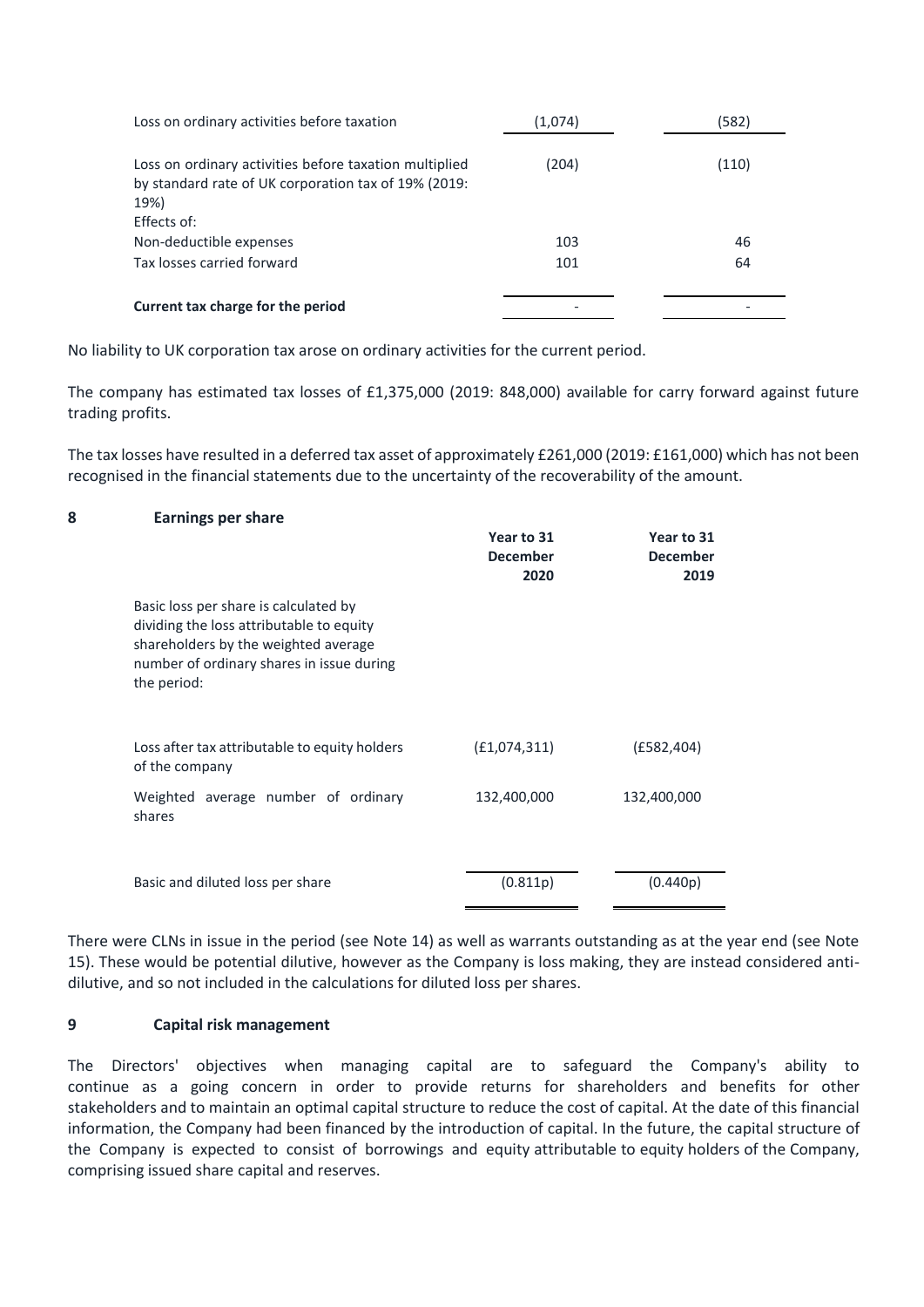**10 Trade and other receivables**

| £'000                                                            | £'000 |
|------------------------------------------------------------------|-------|
| Other receivables<br>12                                          |       |
| Prepayments and accrued interest<br>$\qquad \qquad \blacksquare$ | 23    |
| 12                                                               | 23    |

#### **11 Receivables due after one year**

|                   | 2020                     | 2019  |
|-------------------|--------------------------|-------|
|                   | £'000                    | £'000 |
| Other receivables | $\overline{\phantom{a}}$ | 457   |
|                   | ٠                        | 457   |

## **12 Cash and cash equivalents**

|              | 2020                     | 2019  |
|--------------|--------------------------|-------|
|              | £'000                    | £'000 |
|              |                          |       |
| Cash at bank | $\overline{\phantom{0}}$ | -     |

- -

## **13 Trade and other payables**

|                | 2020  | 2019  |
|----------------|-------|-------|
|                | £'000 | £'000 |
|                |       |       |
| Trade payables | 918   | 457   |
| Accruals       | 505   | 332   |
|                | 1,423 | 789   |
|                |       |       |

### **14 Borrowings**

#### **Convertible loans**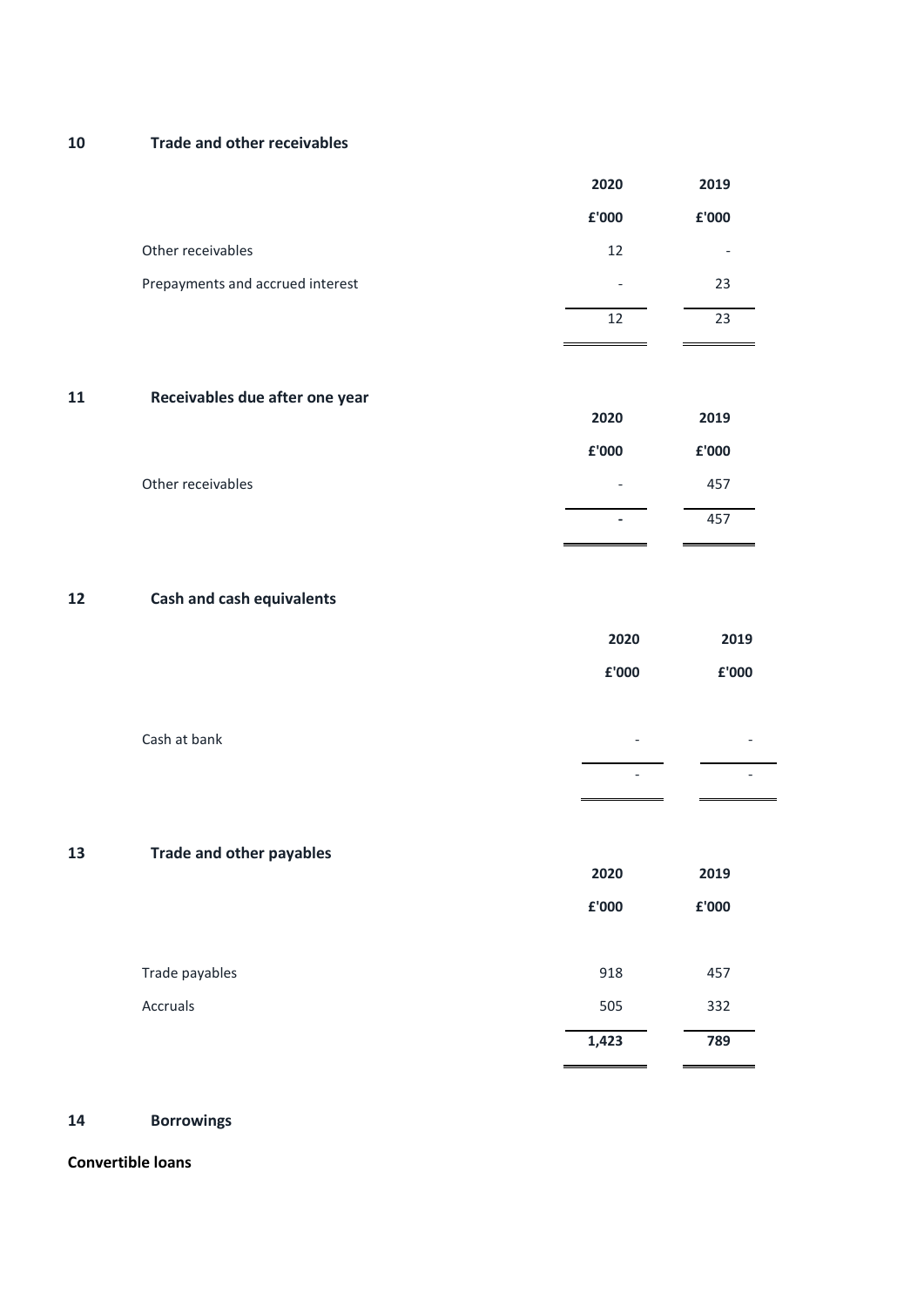On 26 October 2018 the Company issued £100,000 convertible loan notes, repayable on 25 October 2019 if not converted into shares prior to that date, and bearing interest at 10% p.a. payable quarterly in arrears. On 28 November 2018 the Company also issued £100,000 convertible loan notes, due for repayment on 27 November 2019 if not converted into shares prior to that date, and bearing interest at 10% p.a. payable quarterly in arrears. Neither of the loan notes issued were converted on or by the due dates and both continued to attract interest on the same terms at 10% pa payable quarterly in arrears, and become repayable on demand.

On 16 May 2019 the Company issued £300,000 convertible loan notes, repayable on 15 May 2020 if not converted into shares prior to that date, and bearing interest at 10% p.a. payable quarterly in arrears. The loan notes issued were not converted on or by the due dates and continued to attract interest on the same terms at 10% pa payable quarterly in arrears and become repayable on demand.

During the year the company repaid £50,000 of the loan notes issued and on 5 January 2021 entered into individual standalone agreements with the holders of the remaining £450,000 of convertible loan notes. The combined outstanding interest payable was agreed at a fixed £62,500 and the holders agreed to convert their combined loan and accrued interest totalling £512,500 into 51,250,000 new ordinary shares of 1 pence each in the company which will take place on or before 30 June 2021 when the company's enlarged share capital will be admitted to trading on the standard segment of the London Stock Exchange.

#### **15 Share capital and premium**

|                                            | 2020  | 2019  |
|--------------------------------------------|-------|-------|
|                                            | £'000 | £'000 |
| Allotted, called up and fully paid         |       |       |
| 132,400,000 Ordinary shares of £0.001 each | 132   | 132   |
| <b>Total share capital</b>                 | 132   | 132   |
|                                            |       |       |
| Share premium                              | 602   | 602   |
| <b>Total share premium</b>                 | 602   | 602   |
|                                            |       |       |

The ordinary shares have attached to them full voting, dividend and capital distribution (including on winding up) rights; they do not confer any rights of redemption.

The Company has issued Placing warrants to the Placees to subscribe at 1.5 pence per Ordinary share for up to 41,200,000 Ordinary shares each on the basis of one Placing warrant for every two Placing shares subscribed for by each Placee. The Placing warrants are unlisted and are exercisable up to the second anniversary of Admission in whole or in a minimum aggregate amount of 50,000 Placing warrants.

The Company has issued Founder warrants to James Longley and Charles Tatnall, to subscribe at 1.25 pence per Ordinary share for up to 10 million Ordinary shares each, they also hold placee warrants of 10 million each. The Founder warrants are unlisted and are exercisable up to the third anniversary of Admission in whole or in a minimum aggregate amount of 50,000 Founder warrants.

The Company has issued Broker warrants to JIM Nominees Limited to subscribe at the Placing Price for up to 10,300,000 Ordinary Shares. The Broker warrants are unlisted and are exercisable up to the fifth anniversary of Admission in whole or in a minimum aggregate amount of 50,000 Broker warrants.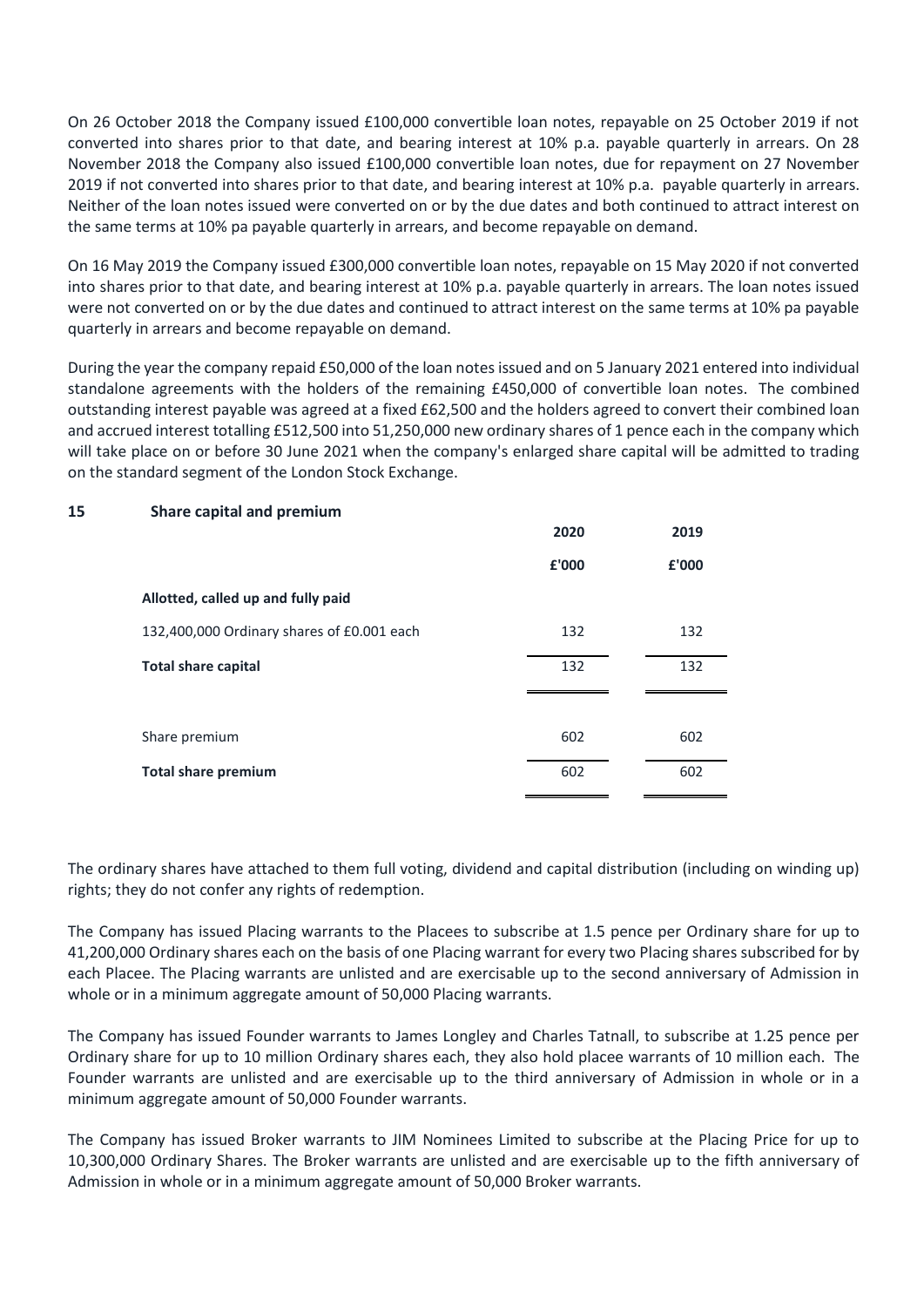#### **16 Accumulated deficit**

|                                       | 2020     | 2019     |
|---------------------------------------|----------|----------|
|                                       | £'000    | £'000    |
|                                       |          |          |
| At start of period                    | (1, 543) | (961)    |
| Unwinding of Loan Note Equity Reserve | 22       |          |
| Loss for the period                   | (1,074)  | (582)    |
|                                       |          |          |
| As at 31 December                     | (2, 595) | (1, 543) |
|                                       |          |          |

### **17 Contingent liabilities**

The company has no contingent liabilities in respect of legal claims arising from the ordinary course of business.

### **18 Capital commitments**

There was no capital expenditure contracted for at the end of the reporting period but not yet incurred.

### **19 Ultimate controlling party**

As at 31 December 2020 there is no ultimate controlling party.

## **20 Events after the reporting period**

As reported in the interim accounts, on 3 September 2020, the company announced that it had signed a binding Heads of Agreement (the 'Agreement') with Mayflower Capital Investments Pty Limited ('Mayflower') to acquire certain contractual gold production and exploration rights held by Mayflower in Republic of Kenya and in Congo Brazzaville. These rights are held by Mayflower through a special purpose vehicle, Mayflower Gold Limited which is incorporated in the United Kingdom.

Under the Agreement, the Company will acquire 100% of the share capital of Mayflower Gold and the options it holds to acquire: (a) 100% of the share capital of Kilimapesa Gold Pty Limited, which holds a 100% interest in the Kilimapesa Gold Mine in the Republic of Kenya; and (b) a 70% joint venture interest in Congo Gold SARL (which holds a 100% interest in the Kakamoeka Gold Project in Congo Brazzaville).

## **21 Related party transactions**

During the year ended 31 December 2020 the Directors received consultancy fees through the following companies:

| <b>Director</b>        | Company                | <b>2020 Fees</b><br>paid | <b>2019 Fees</b><br>paid |
|------------------------|------------------------|--------------------------|--------------------------|
|                        |                        | £                        | £                        |
| James Longley          | James Longley Limited  | 79,858                   | 57,600                   |
| <b>Charles Tatnall</b> | <b>Tatbels Limited</b> | 79,858                   | 57,600                   |
|                        |                        | 159,716                  | 115,200                  |